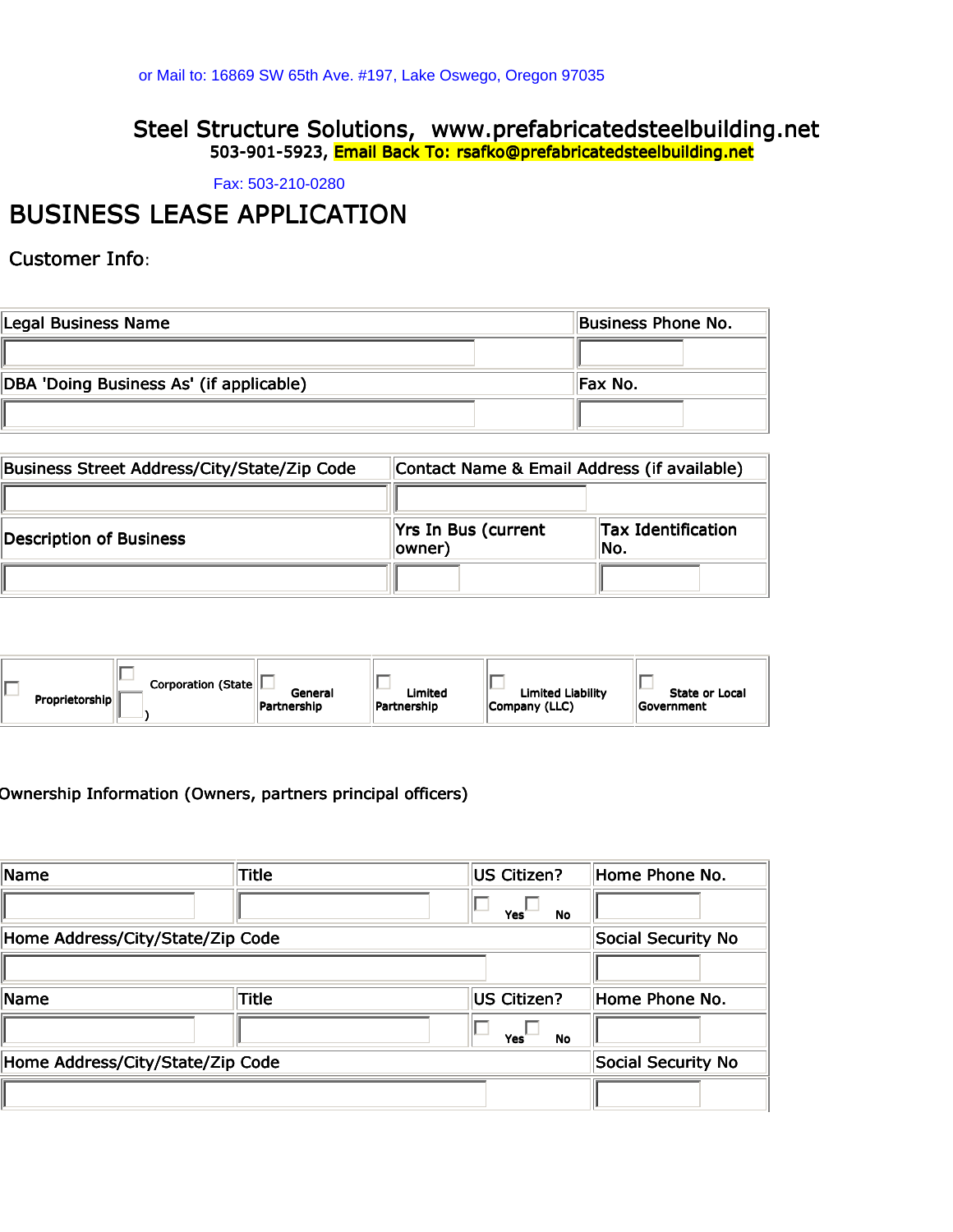## Banking Reference

| <b>Bank Name</b> | Account No. | <b>Contact</b> | Phone No. |
|------------------|-------------|----------------|-----------|
|                  |             |                |           |
| Bank #2 Name     | Account No. | Contact        | Phone No. |
|                  |             |                |           |

#### Trade References

| Trade Reference #1 | Account No. | Contact | Phone No. |
|--------------------|-------------|---------|-----------|
|                    |             |         |           |
| Trade Reference #2 | Account No. | Contact | Phone No. |
|                    |             |         |           |
| Trade Reference #3 | Account No. | Contact | Phone No. |
|                    |             |         |           |

## Building Description

| Location |  | Credit Requested |  |
|----------|--|------------------|--|
|          |  | J.               |  |
|          |  |                  |  |
|          |  |                  |  |